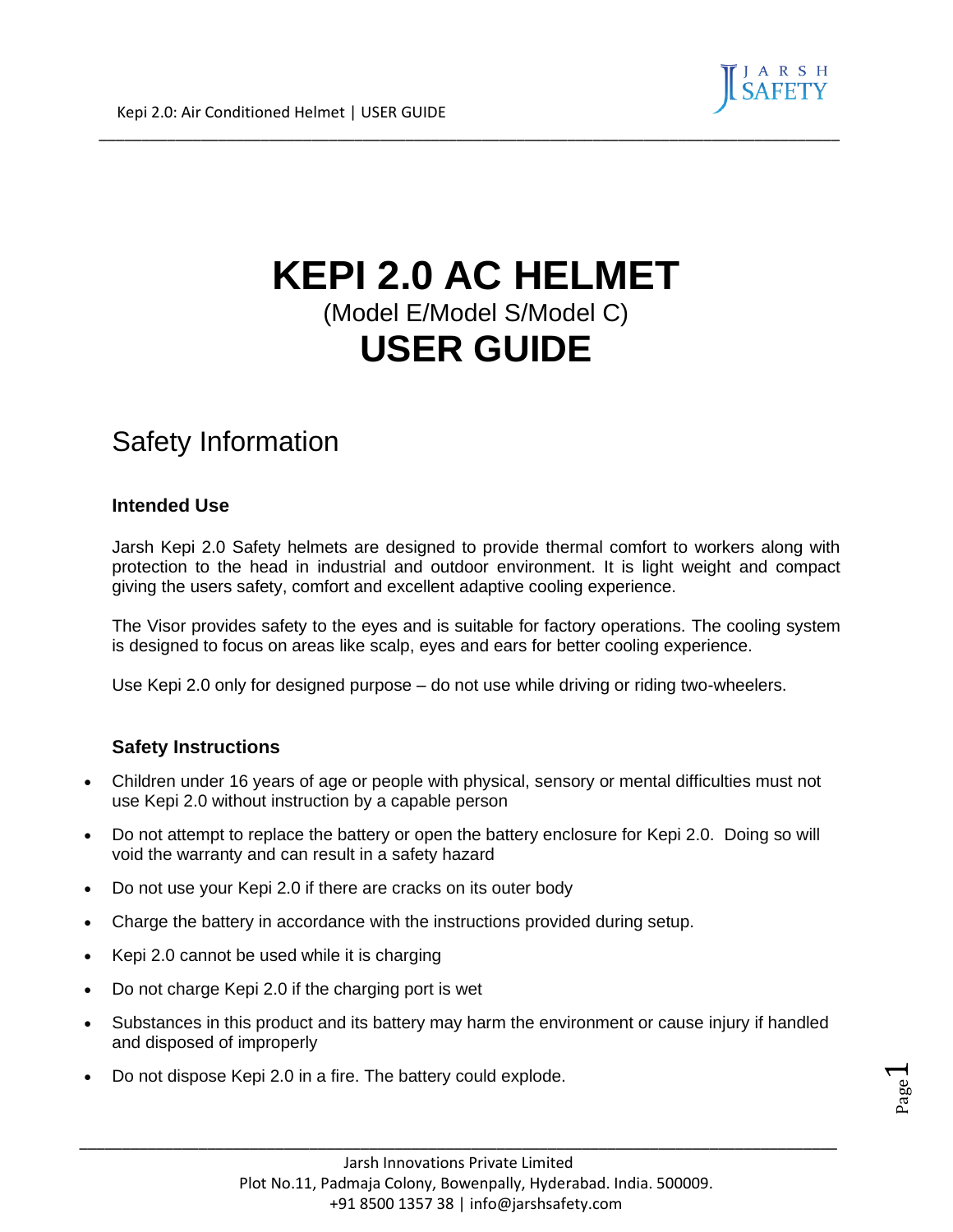

*CAUTION:* Do not allow children or pets to play with Kepi 2.0

*CAUTION:* Kepi 2.0 includes a re-chargeable Lithium-ion battery. Do-not use any other charger except one provided along with Kepi.20

\_\_\_\_\_\_\_\_\_\_\_\_\_\_\_\_\_\_\_\_\_\_\_\_\_\_\_\_\_\_\_\_\_\_\_\_\_\_\_\_\_\_\_\_\_\_\_\_\_\_\_\_\_\_\_\_\_\_\_\_\_\_\_\_\_\_\_\_\_\_\_\_\_\_\_\_\_\_\_\_\_\_\_\_\_\_\_

**CAUTION**: Do not dismantle the helmet or the cooling system or tamper with the electronic and electrical systems of the helmet. Tampering will affect Kepi 2.0's performance

**CAUTION:** The plastics in the harness are in constant touch with the user and might cause allergic reactions in users with allergies to plastic.

#### **This product is not a medical device, and is not intended to treat, cure, or prevent any disease**

### **FIRST USE INSTRUCTIONS**

*Please thoroughly read and be aware of these instructions before using safety helmets.*

Jarsh Kepi 2.0 Safety helmets are not only used to protect the head in the hazardous work site or similar location but also to provide thermal comfort to the workers.

#### **1) Setting up Your Kepi 2.0**

• Prior to use, it is recommended to charge the battery (Model E/Model S)

#### **Model E**

Your device is powered by a li-ion rechargeable battery. The Travel Charger that is used to charge the battery is included with your device. Use only the charger that came along with your helmet. DO NOT use any other charger.

Prior to the first use, it is recommended to charge your helmet for **2 hours**.



### UNPLUG CHARGING POINT RUBBER **PROTECTOR & INSERT CHARGING PIN INTO THE CHARGING PORT**

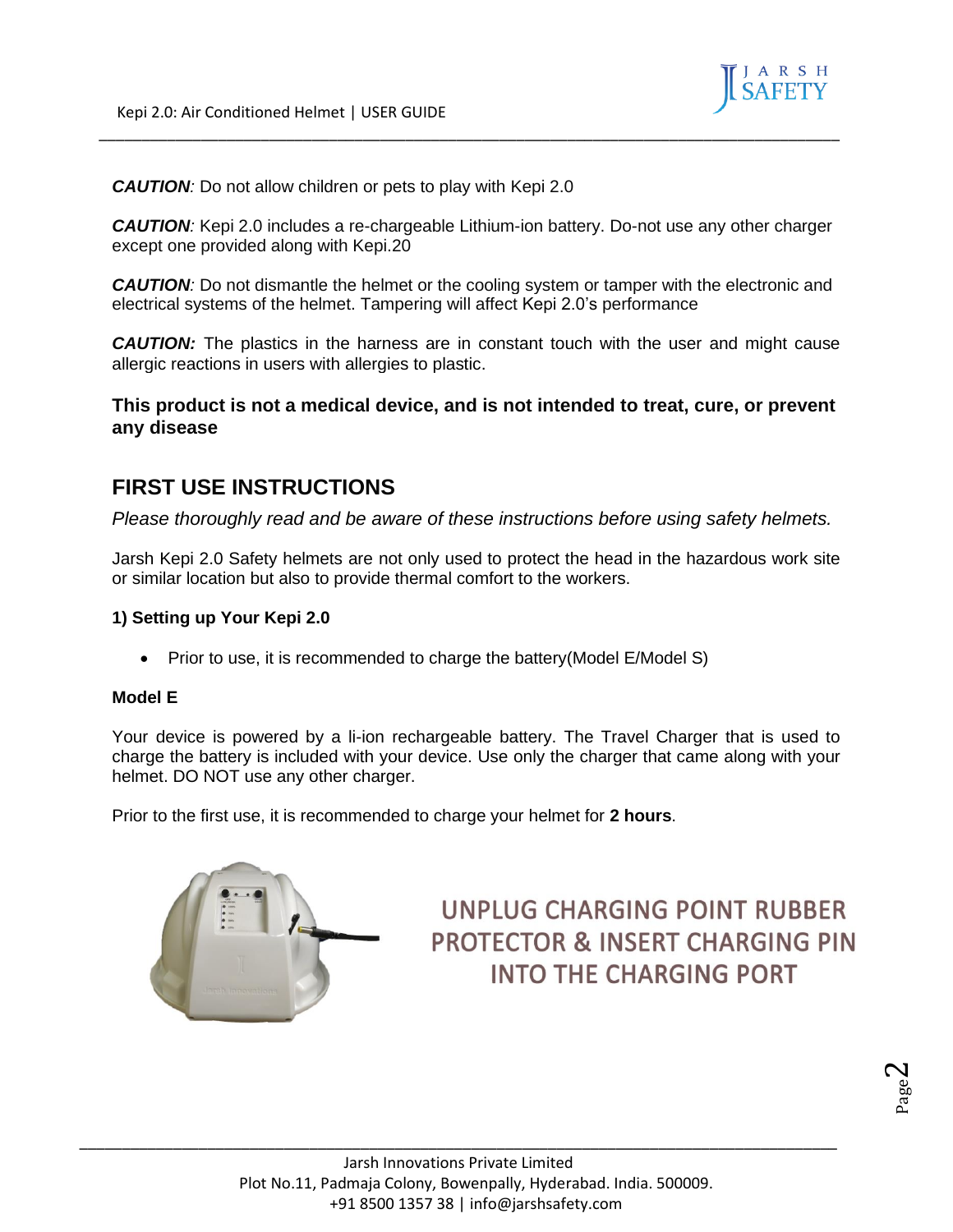

#### **Model S**

Your device is powered by a Li-ion rechargeable battery. The Travel Charger that is used to charge the battery is included with your device. Use only the charger that came along with your helmet. DO NOT use any other charger.

\_\_\_\_\_\_\_\_\_\_\_\_\_\_\_\_\_\_\_\_\_\_\_\_\_\_\_\_\_\_\_\_\_\_\_\_\_\_\_\_\_\_\_\_\_\_\_\_\_\_\_\_\_\_\_\_\_\_\_\_\_\_\_\_\_\_\_\_\_\_\_\_\_\_\_\_\_\_\_\_\_\_\_\_\_\_\_

Prior to the first use, it is recommended to charge your helmet for **6 hours.**



• Remove the protection film over the visor before the first use(Model E/Model S/Model C)

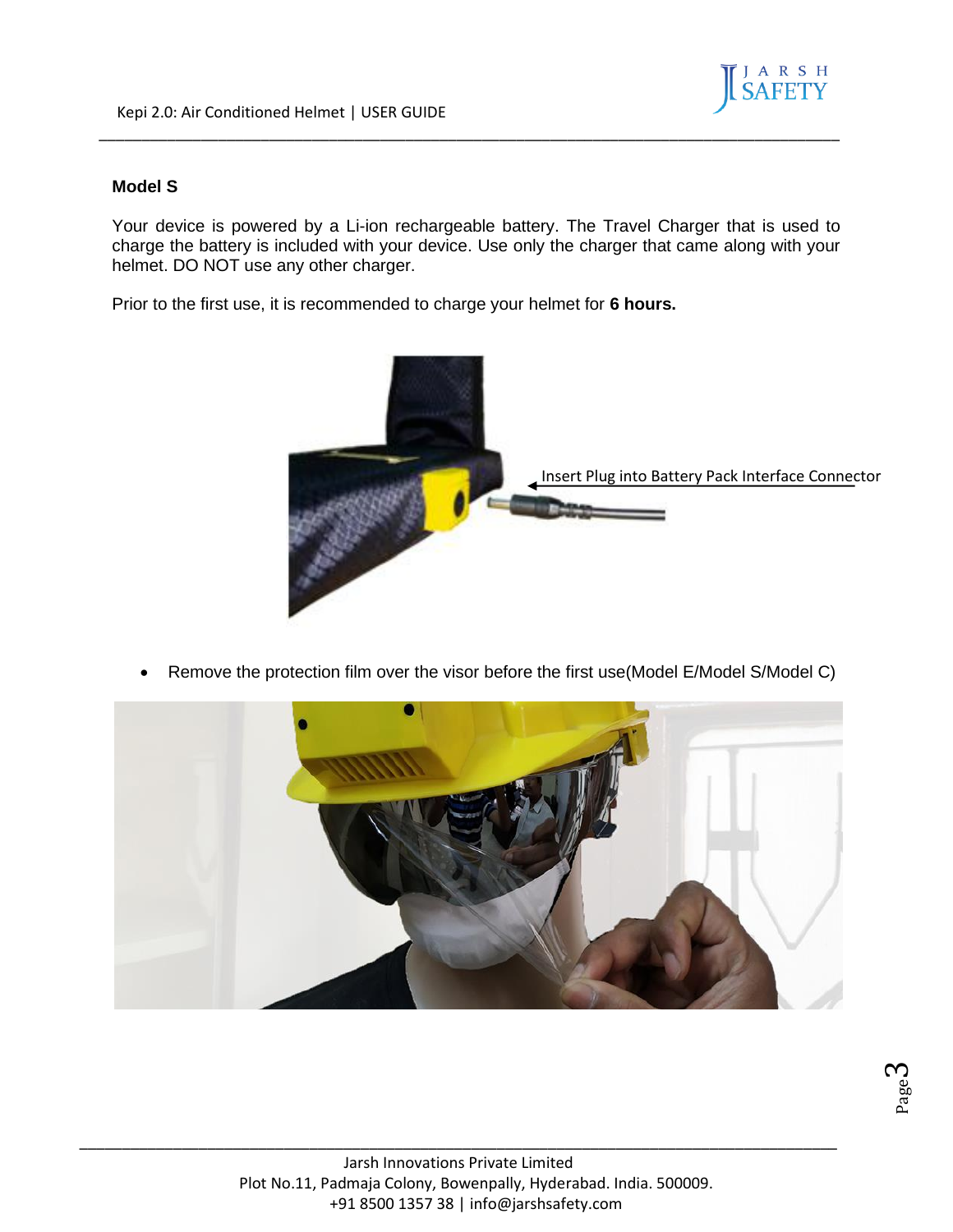

#### **2) Understanding your helmet - Structure & Functions**

#### **Features of Your Helmet**

Kepi 2.0 is light weight and compact giving the users safety, comfort and excellent adaptive cooling experience.

\_\_\_\_\_\_\_\_\_\_\_\_\_\_\_\_\_\_\_\_\_\_\_\_\_\_\_\_\_\_\_\_\_\_\_\_\_\_\_\_\_\_\_\_\_\_\_\_\_\_\_\_\_\_\_\_\_\_\_\_\_\_\_\_\_\_\_\_\_\_\_\_\_\_\_\_\_\_\_\_\_\_\_\_\_\_\_

#### **Model E -**



**Side views of Model E**



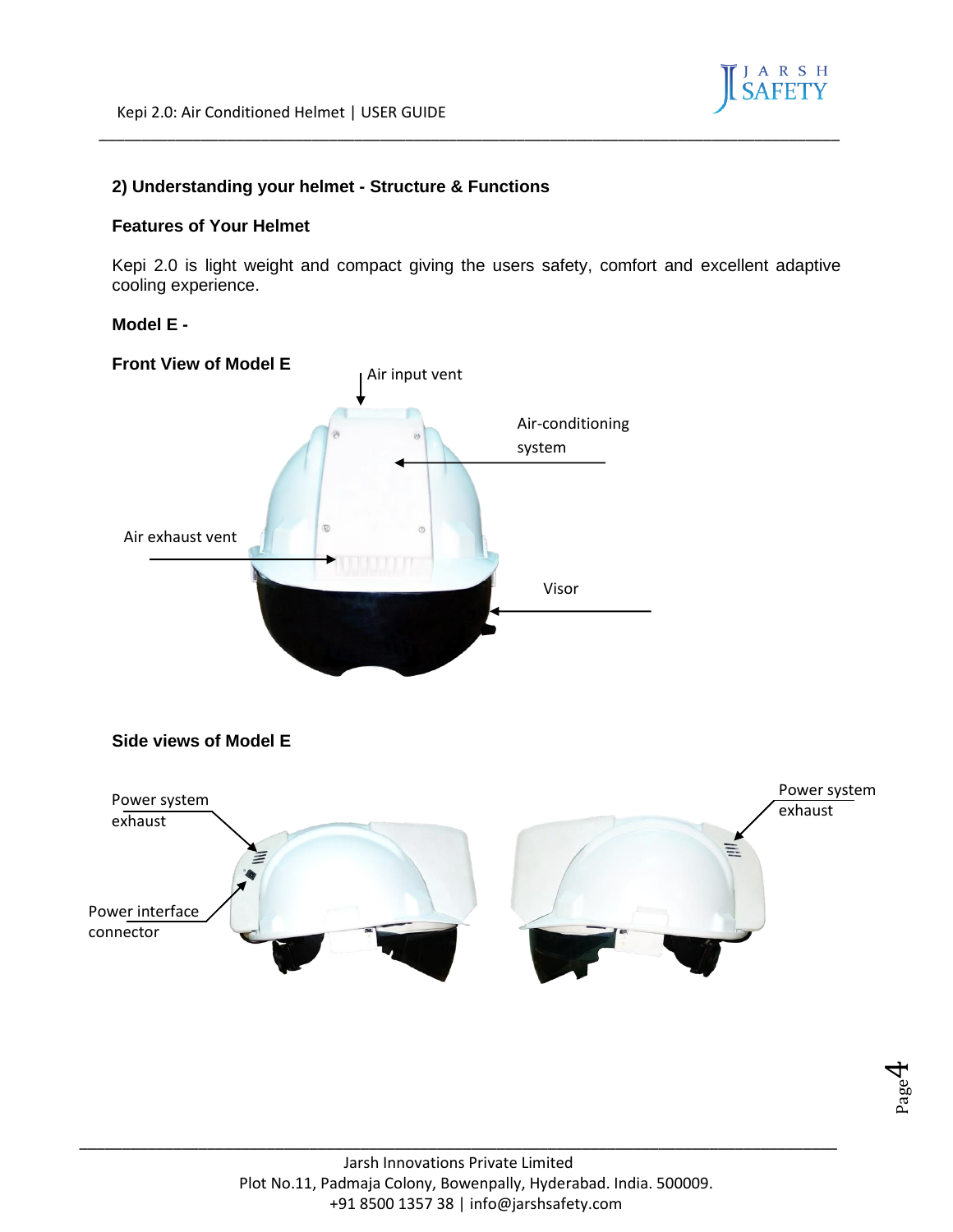

\_\_\_\_\_\_\_\_\_\_\_\_\_\_\_\_\_\_\_\_\_\_\_\_\_\_\_\_\_\_\_\_\_\_\_\_\_\_\_\_\_\_\_\_\_\_\_\_\_\_\_\_\_\_\_\_\_\_\_\_\_\_\_\_\_\_\_\_\_\_\_\_\_\_\_\_\_\_\_\_\_\_\_\_\_\_\_

#### **Model S**

#### **Front View of the Helmet**

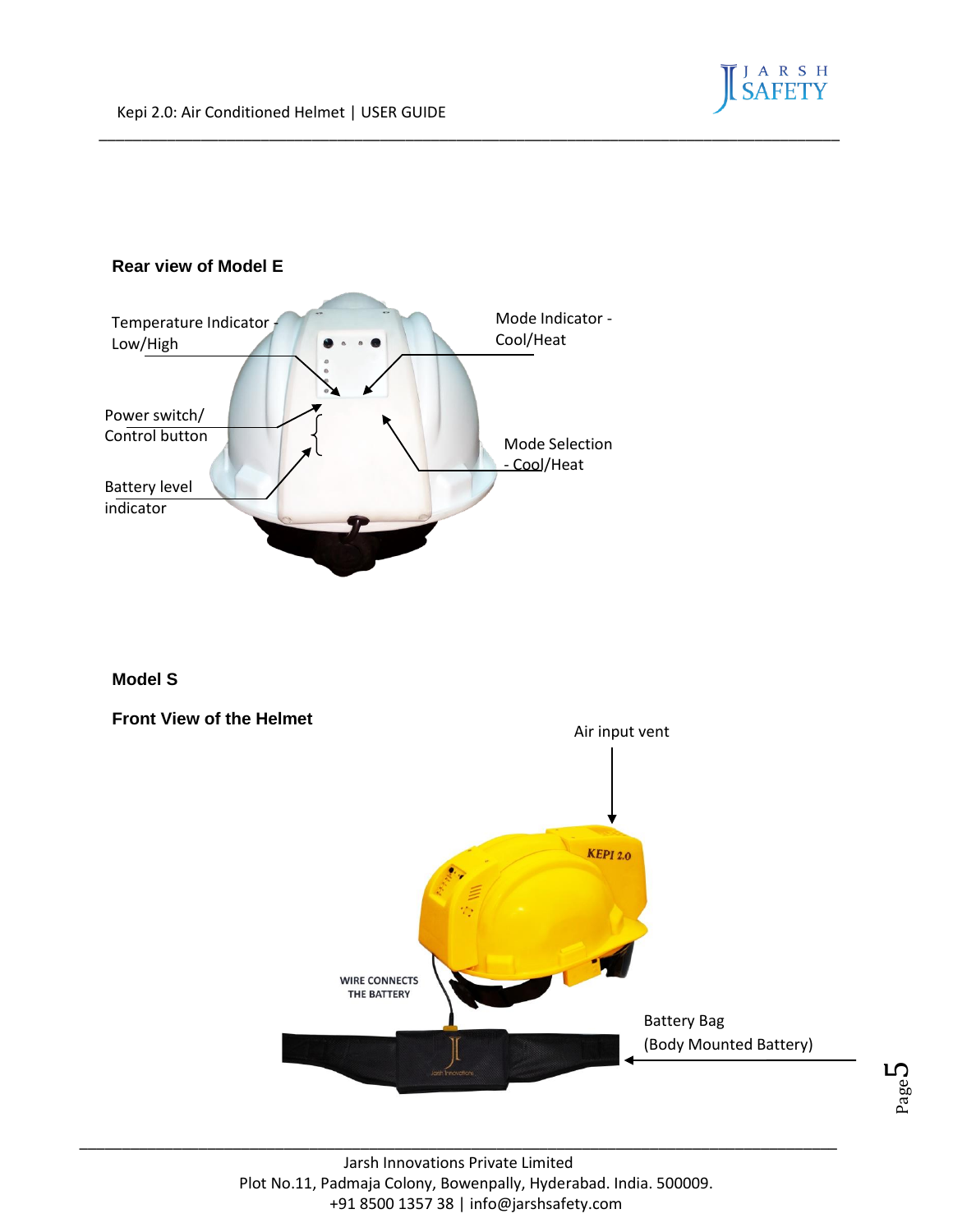#### **Side View**





\_\_\_\_\_\_\_\_\_\_\_\_\_\_\_\_\_\_\_\_\_\_\_\_\_\_\_\_\_\_\_\_\_\_\_\_\_\_\_\_\_\_\_\_\_\_\_\_\_\_\_\_\_\_\_\_\_\_\_\_\_\_\_\_\_\_\_\_\_\_\_\_\_\_\_\_\_\_\_\_\_\_\_\_\_\_\_

Page 6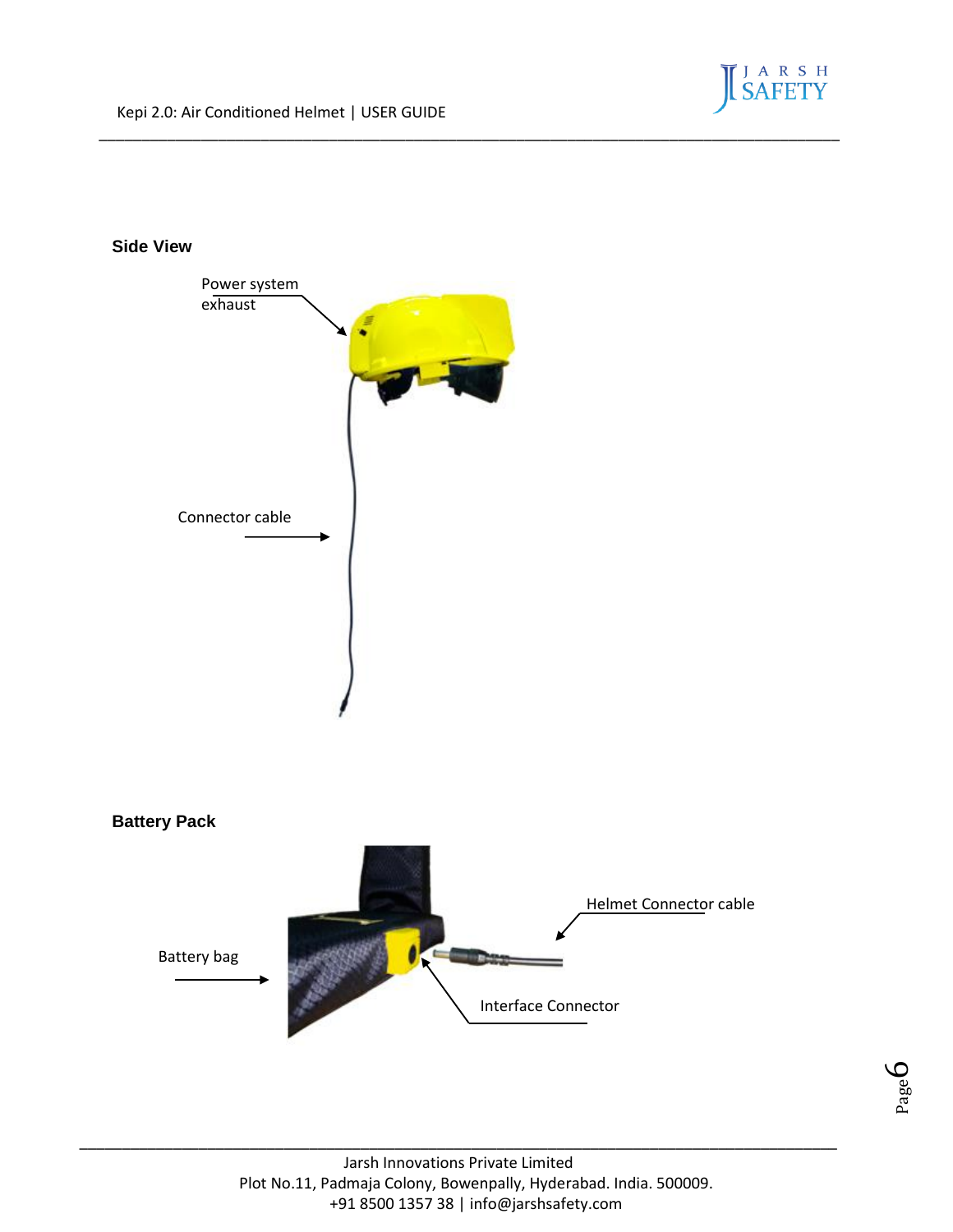

#### **Model C**

Similar to Model-S except connector.



\_\_\_\_\_\_\_\_\_\_\_\_\_\_\_\_\_\_\_\_\_\_\_\_\_\_\_\_\_\_\_\_\_\_\_\_\_\_\_\_\_\_\_\_\_\_\_\_\_\_\_\_\_\_\_\_\_\_\_\_\_\_\_\_\_\_\_\_\_\_\_\_\_\_\_\_\_\_\_\_\_\_\_\_\_\_\_

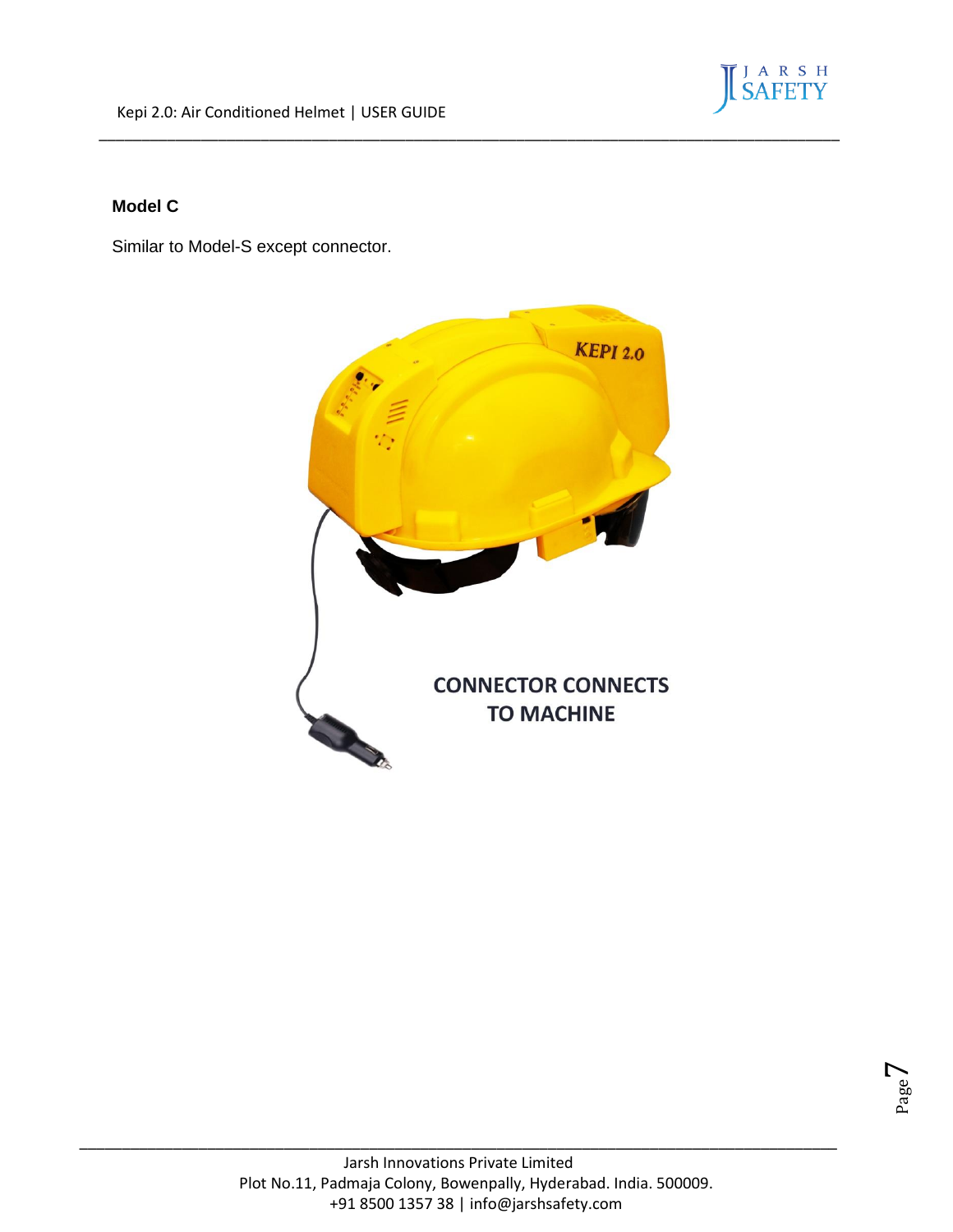

#### **3) How to Use**

3.1 How to wear the Helmet

#### **Model E**

| <b>Headband adjustment</b> | Adjust the headband to fit your head size. Insufficient<br>headband adjustment leads to wobbling and coming off<br>easily while in use. |
|----------------------------|-----------------------------------------------------------------------------------------------------------------------------------------|
| How to wear                | Wear straight and deeply.<br>Do not wear with tilting backward.                                                                         |
| <b>Chin strap</b>          | Put on the chin strap properly. Do not loosen or take off<br>while in use.                                                              |

\_\_\_\_\_\_\_\_\_\_\_\_\_\_\_\_\_\_\_\_\_\_\_\_\_\_\_\_\_\_\_\_\_\_\_\_\_\_\_\_\_\_\_\_\_\_\_\_\_\_\_\_\_\_\_\_\_\_\_\_\_\_\_\_\_\_\_\_\_\_\_\_\_\_\_\_\_\_\_\_\_\_\_\_\_\_\_

#### **Model S**

Once the helmet is fitted on the head properly, wear the battery bag around your waist. Wrap it in such a way that the battery is at your back. You can adjust it using the Velcro to fit your waist comfortably. You can also further adjust it using the buckle.

Insert the connector cable which extends from the helmet to the interface connector in the battery bag.

Now your helmet is ready to use.

#### **Model C**

Once the helmet is fitted on the head properly, connect the Connector Module to the required power port.

Now your helmet is ready to use.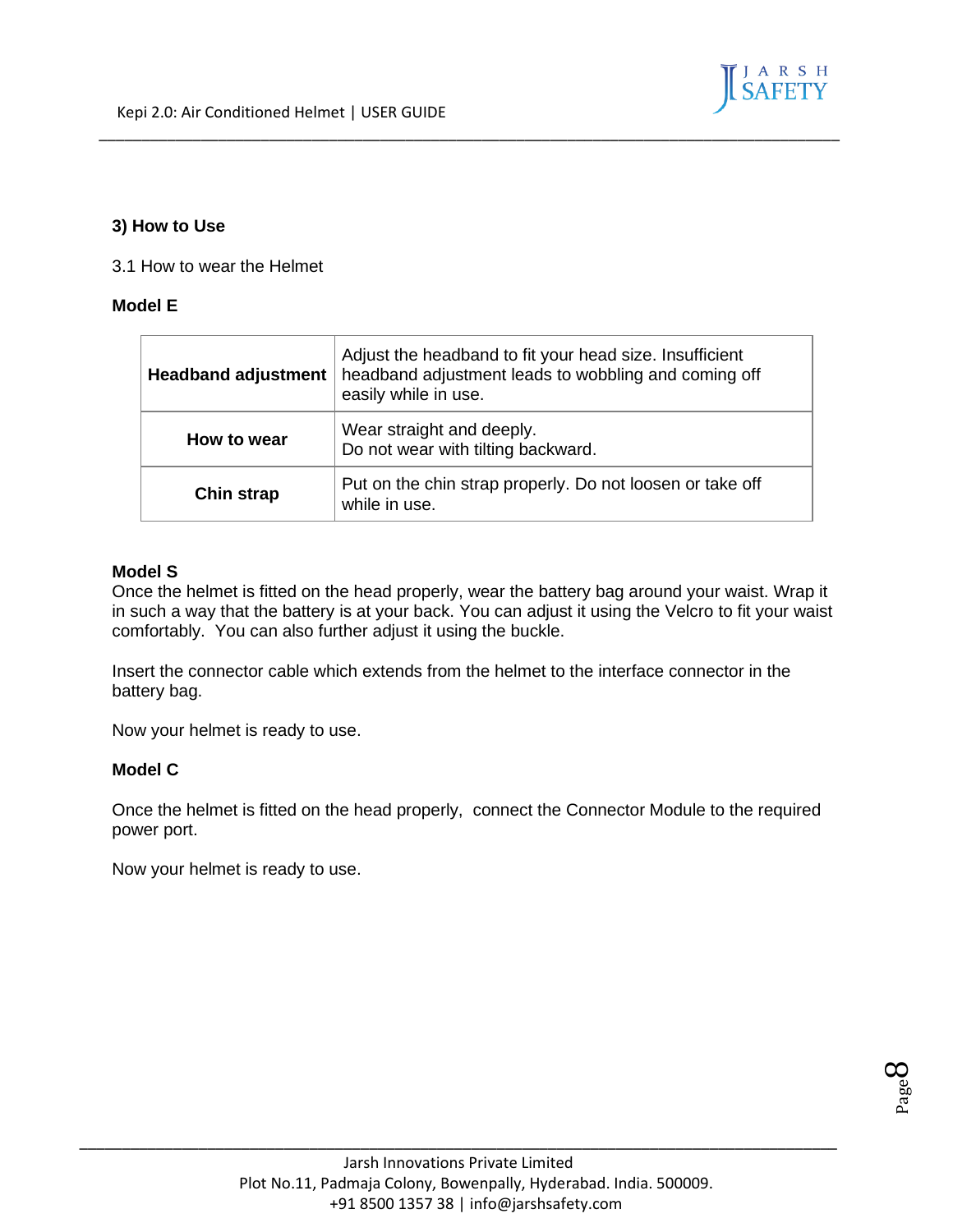#### 3.2 How to operate the AC? | Buttons and Indicators





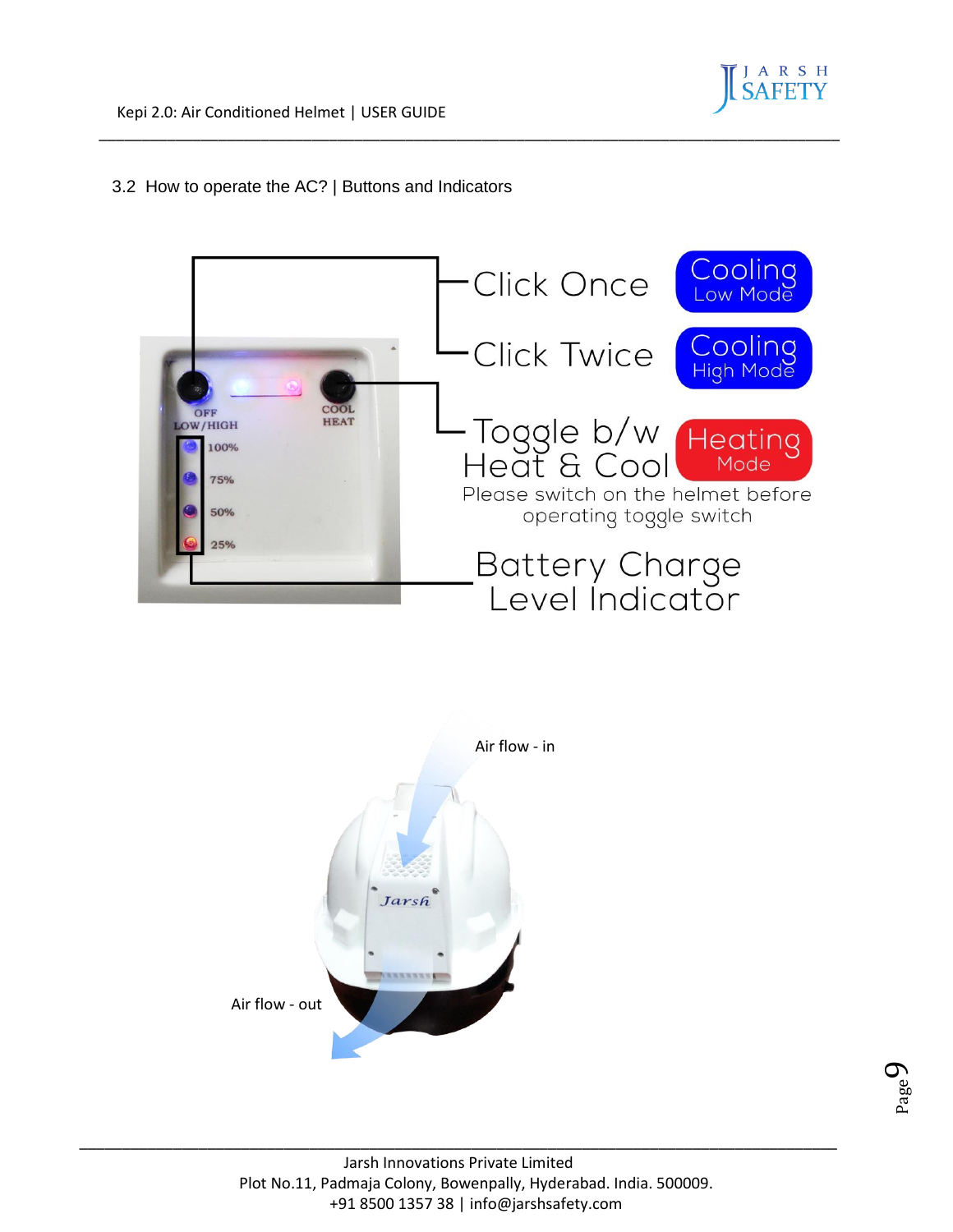

#### **4) How to Charge the Helmet**

**CAUTION : USE JARSH ORIGINAL CHARGER ONLY. CHARGE IN COOL & DRY AREA.**

\_\_\_\_\_\_\_\_\_\_\_\_\_\_\_\_\_\_\_\_\_\_\_\_\_\_\_\_\_\_\_\_\_\_\_\_\_\_\_\_\_\_\_\_\_\_\_\_\_\_\_\_\_\_\_\_\_\_\_\_\_\_\_\_\_\_\_\_\_\_\_\_\_\_\_\_\_\_\_\_\_\_\_\_\_\_\_

#### **Model E**

• Connect charger as indicated below



### UNPLUG CHARGING POINT RUBBER **PROTECTOR & INSERT CHARGING PIN INTO THE CHARGING PORT**

• Full charge is indicated by GREEEN LIGHT on the charger.



- Unplug charger after full charge is indicated BY GREEN LIGHT.
- A typical full charge should take 60-90 min depending on conditions.

Plug the round end of the Travel Charger into the Power Interface connector of the helmet and the other end into standard AC wall outlet.

**Caution:** Do not use the helmet while the battery is charging.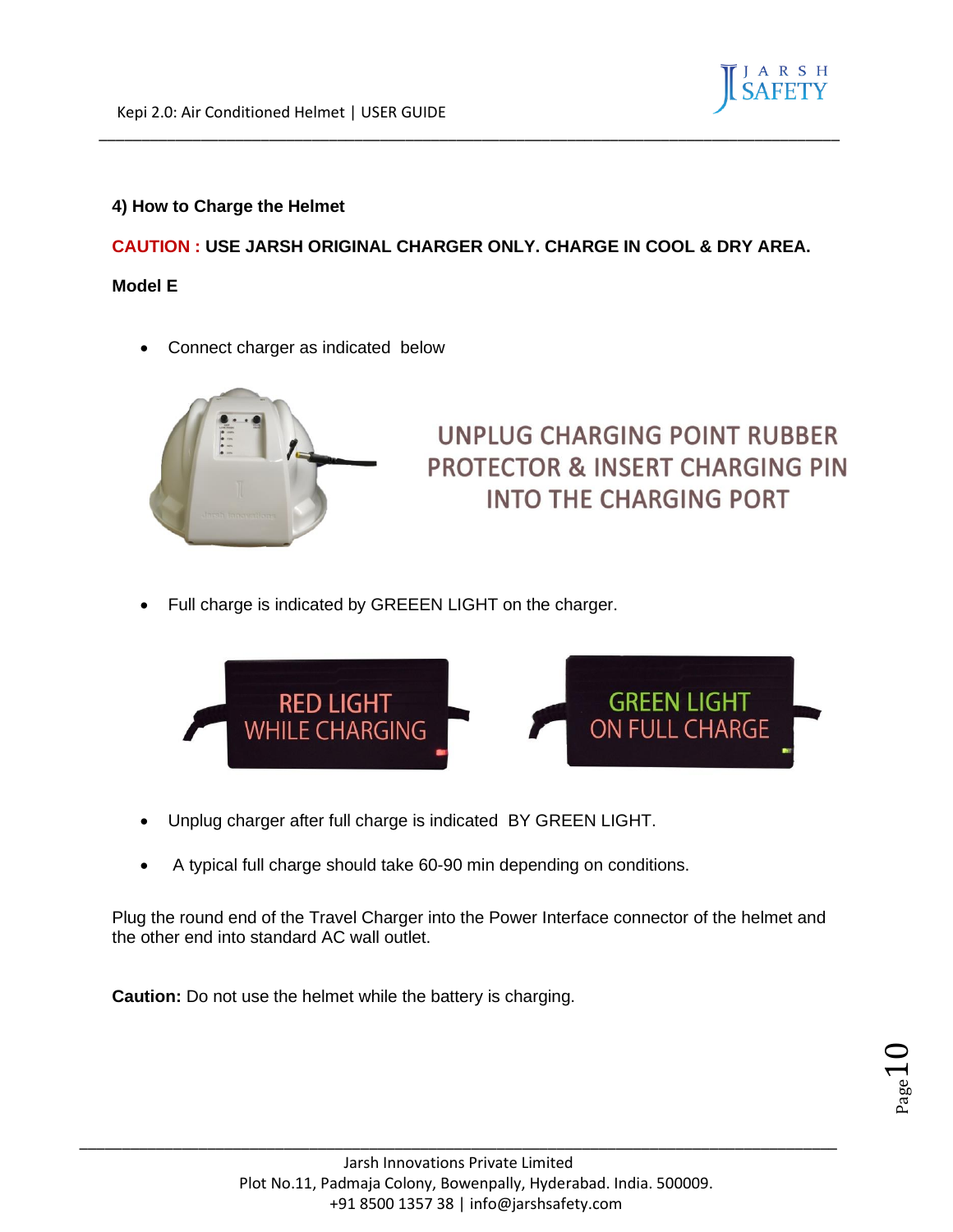

#### **Model S**

• Connect charger as indicated below



\_\_\_\_\_\_\_\_\_\_\_\_\_\_\_\_\_\_\_\_\_\_\_\_\_\_\_\_\_\_\_\_\_\_\_\_\_\_\_\_\_\_\_\_\_\_\_\_\_\_\_\_\_\_\_\_\_\_\_\_\_\_\_\_\_\_\_\_\_\_\_\_\_\_\_\_\_\_\_\_\_\_\_\_\_\_\_

• Full charge is indicated by GREEEN LIGHT on the charger.



- Unplug charger after full charge is indicated BY GREEN LIGHT.
- A typical full charge should take 4-6 hours depending on conditions.

Plug the round end of the Travel Charger into the Power Interface connector of the helmet and the other end into standard AC wall outlet.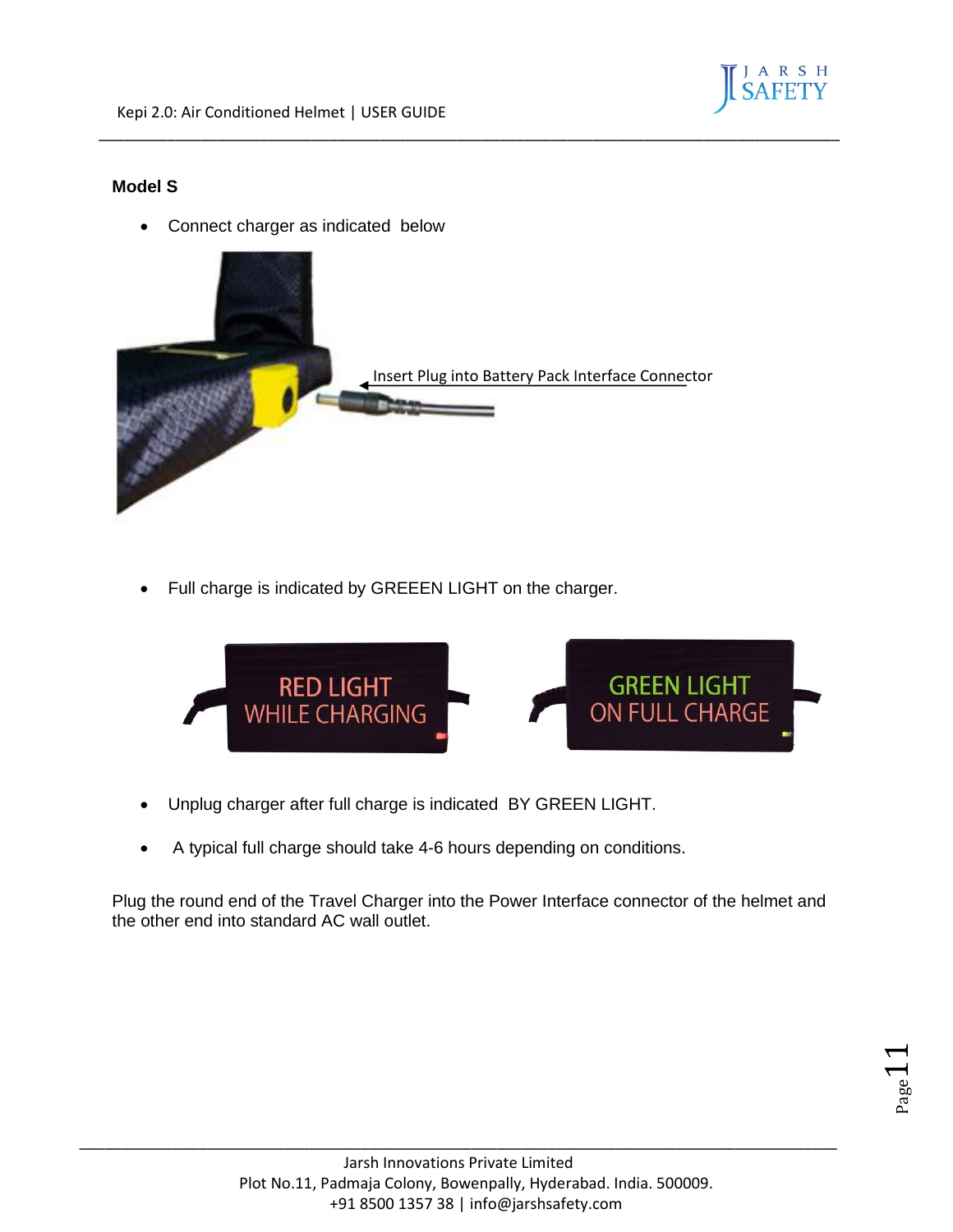

#### **Low Battery Indicator:**

When the battery is weak and only less than 10% of the charge remains, the battery level indicator LED (the lowermost) blinks. In this condition, your helmet requires to be recharged. When the battery level becomes too low, the helmet automatically turns off.

\_\_\_\_\_\_\_\_\_\_\_\_\_\_\_\_\_\_\_\_\_\_\_\_\_\_\_\_\_\_\_\_\_\_\_\_\_\_\_\_\_\_\_\_\_\_\_\_\_\_\_\_\_\_\_\_\_\_\_\_\_\_\_\_\_\_\_\_\_\_\_\_\_\_\_\_\_\_\_\_\_\_\_\_\_\_\_

#### **5) Maintenance & Storage**

- Clean the helmet and suspension with mild soap and water. Rinse and wipe dry
- Do not use paints, solvents, chemicals, adhesives, gasoline or like substances on this helmet
- Store the helmet away from direct sunlight
- If the helmet has been used in dusty environments for long, gently pour half-a-glass of water into the air-inlet while the helmet is off
- Allow the helmet to completely dry-up before switching on again
- Clean the eye-visor with warm water and soft cloth regularly
- Store the helmet in upright position and do not stack any load on top of the helmet

#### **6) Life span and Recycling**

It is recommended to replace the helmet every 3 years after first use or 7000 hours service, although some extreme conditions may result in deterioration over a shorter period.

Replace the harness every 12 months.

Regularly check the state of your helmet for the following:

- if the structure shows signs of deterioration
- if there are any scratches in the visor that affects the visibility
- if the indicator LEDs are working properly
- if the battery is giving the expected hours of life
- if the battery is getting fully charged in the said duration of time

#### **CAUTION**

Do not throw defective pieces or components in the regular trash. These parts are made of recyclable materials and must be brought to a recuperation point or recycling specialist.

The helmet contains a Li-ion battery and should be thrown into fire or disposed of by incineration. E-Waste disposal rules are to be followed as per local laws and regulations for safe disposal of the product.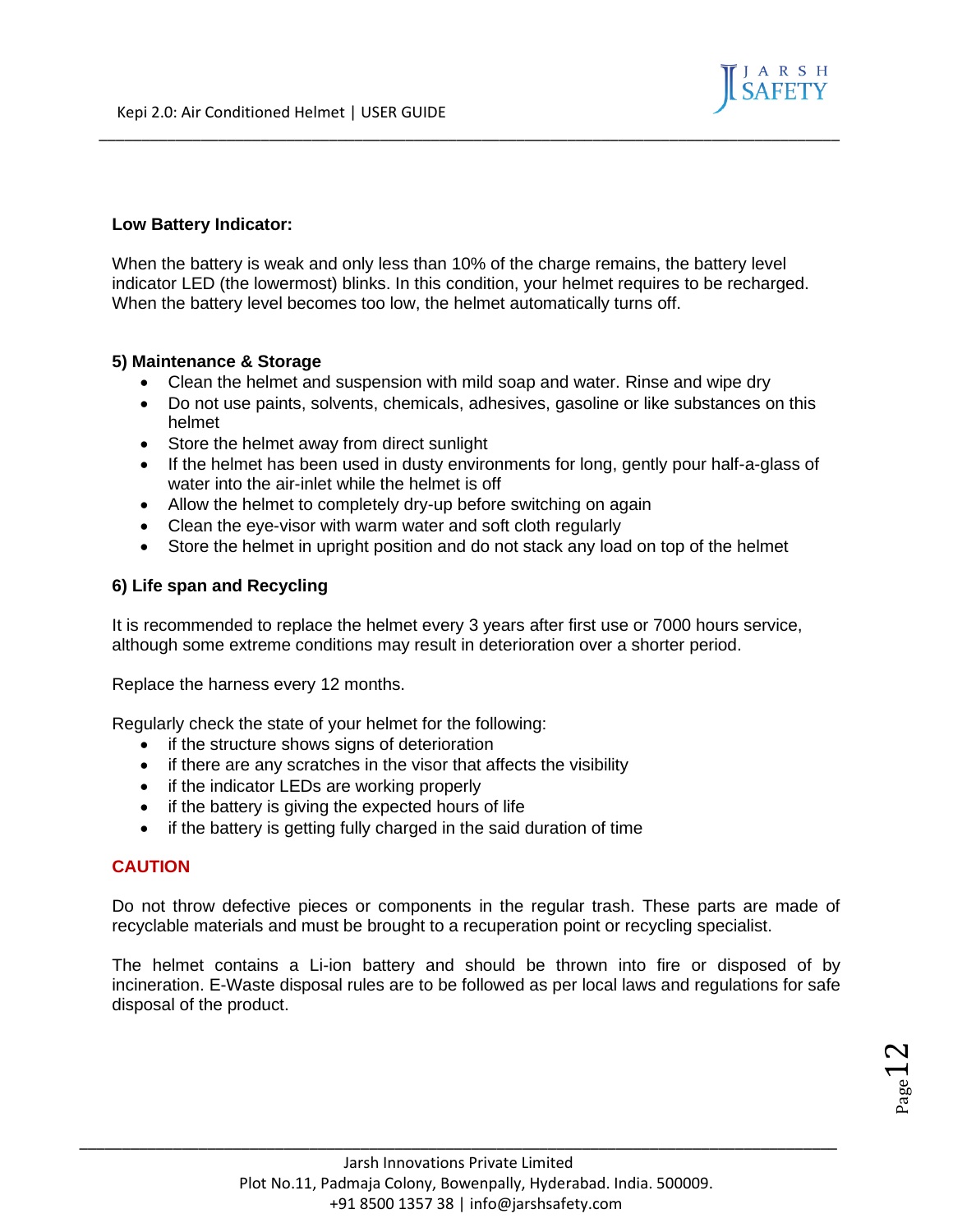

#### **7) Warnings and Cautions:**

- 1. Check the label and use the appropriate safety helmet corresponding to the work.
- 2. Do not use the safety helmet once it has been subject to shock even though there is no defect in appearance. (Since the performance has declined due to the shock, it is not capable of protecting the head sufficiently for another shock.)

\_\_\_\_\_\_\_\_\_\_\_\_\_\_\_\_\_\_\_\_\_\_\_\_\_\_\_\_\_\_\_\_\_\_\_\_\_\_\_\_\_\_\_\_\_\_\_\_\_\_\_\_\_\_\_\_\_\_\_\_\_\_\_\_\_\_\_\_\_\_\_\_\_\_\_\_\_\_\_\_\_\_\_\_\_\_\_

- 3. Be sure to fasten the chin strap properly. (Safety helmet could come off and cause serious head injury at the time of the accident.) Check periodically to see that any vibration has not caused the strap to loosen. Just give it a little tug to make sure it is still tight. Be sure to check the rivets on both sides of the helmet before riding. Visibly, check if they are rusted or in any condition that would limit or diminish their integrity.
- 4. Insufficient headband adjustment leads to wobbling and coming off easily while in use. Sufficient protective performance is not provided.
- 5. Make sure the inner liner has no holes, lacerations, punctures, leaks, or any damage of any kind. Should this be the case, do not wear and simply return the damaged helmet to the manufacturer for replacement.
- 6. Do not attach the manufacturers' non-designated parts and accessories. (It could cause functional decline or performance loss.)
- 7. Replace the interior fitting and chin strap when they become tainted.
- 8. If the safety helmet is subjected to high temperature such as in front of the furnace, in the drying furnace or by the projector, the material may be metamorphosed, discolored and deformed resulting in performance deterioration.
- 9. Do not alter or modify the structure of the helmet or any of its component parts. Alteration or modification of the helmet in any way will void the warranty and may negatively impact the helmet's protective capability.
- 10. Do not sit on the safety helmet or carry it with something inside. (It could be deformed and damaged resulting in decline of performance.)
- 11. Handle with care. Throwing the safety helmets on the floor causes the material damage and performance deterioration.
- 12. The use of benzene or thinner causes breakage, cracks, melted surface, and seal detachment of the hat body, and also damages the material of the impact absorption liner.
- 13. Use of the air-conditioned safety helmet deteriorates its performance. As air-conditioned safety helmets are used under harsh conditions, their performance degradation may be more progressive than their appearances. The safety helmet with performance degradation is not capable of delivering good performance.
- 14. Failure to comply with these instructions could cause negative effect on the function and performance, and result in head injury and lack of thermal comfort.

#### **8) Warranty**

Jarsh Innovations Private Limited warrants this product and its parts against defects in materials or workmanship for

- a) Two years on "Cooling Unit" (as defined in Annexure II)
- b) One year on "Battery Pack" (as defined in Annexure II)
- c) 6 months on all "Accessories" (as defined in Annexure II) from the invoice date.